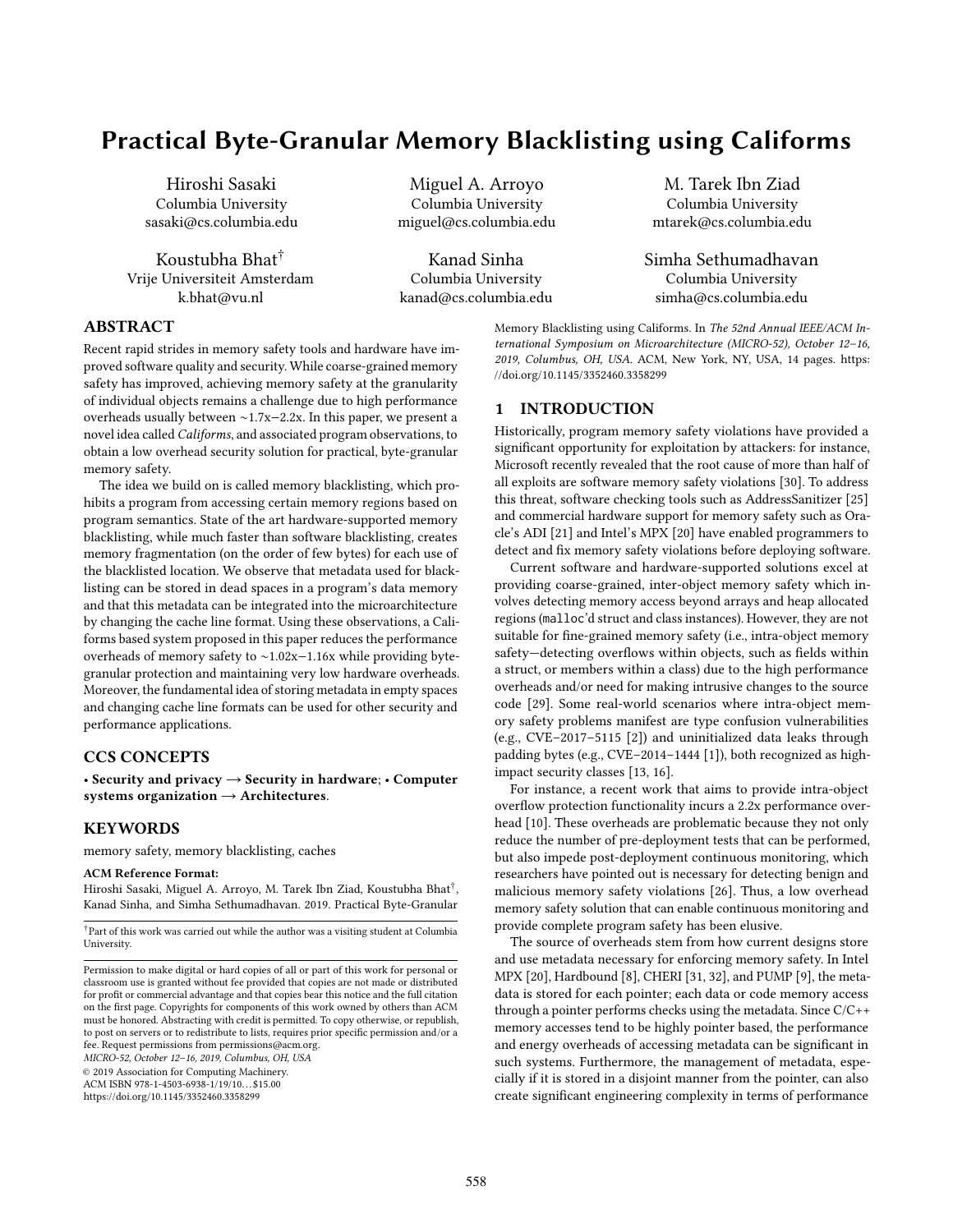

Figure 1: Califorms offers memory safety by detecting accesses to dead bytes in memory. Dead bytes are not stored beyond the L1 data cache and identified using a special header in the L2 cache (and beyond) resulting in very low overhead. The conversion between these formats happens when lines are filled or spilled between the L1 and L2 caches. The absence of dead bytes results in the cache lines stored in the same natural format across the memory system.

and usability. This was evidenced by the fact that compilers like LLVM and GCC dropped support for Intel MPX in their mainline after an initial push to integrate it into the toolchain [20].

Our approach for reducing overheads is two-fold. First, instead of checking access bounds for each pointer access, we blacklist all memory locations that should never be accessed. This reduces the additional work for memory safety such as comparing bounds. Second, we propose a novel metadata storage scheme for storing blacklisted information. We observe that by using dead memory spaces in the program, we can store metadata needed for memory safety for free for nearly half of the program objects. These dead spaces can occur for several reasons including language alignment requirements. When we cannot find naturally occurring dead spaces, we manually insert them. The overhead due to this dead space is smaller than traditional methods for storing metadata because of how we represent the metadata: our metadata is smaller (one byte) as opposed to multiple bytes with traditional whitelisting or blacklisting memory safety techniques.

A natural question is how the dead (more commonly referred to as padding) bytes can be distinguished from normal bytes in memory. A straightforward scheme results in one bit of additional storage per byte to identify if a byte is a dead byte; this scheme results in a space overhead of 12.5%. We reduce this overhead to one bit per 64B cache line (0.2% overhead) without any loss of precision by only reformatting how data is stored in cache lines. Our technique, Califorms, uses one bit of additional storage to identify if the cache line associated with the memory contains any dead bytes. For califormed cache lines, i.e., lines which contain dead bytes, the actual data is stored following the "header", which indicates the location of dead bytes, as shown in Figure 1.

With this support, it is easy to describe how a Califorms based system for memory safety works. Dead bytes, either naturally harvested or manually inserted, are used to indicate memory regions that should never be accessed by a program (i.e., blacklisting). If an attacker accesses these regions, we detect this rogue access without any additional metadata accesses as our metadata resides inline.

MICRO-52, October 12-16, 2019, Columbus, OH, USA H. Sasaki, M. Arroyo, M. Tarek Ibn Ziad, K. Bhat, K. Sinha, and S. Sethumadhavan



(a) Disjoint metadata (b) Cojoined metadata (c) Inlined metadata whitelisting. whitelisting. blacklisting.

#### Figure 2: Three main classes of hardware solutions for memory safety.

In theory, perfect blacklisting is a strictly weaker form of security than perfect whitelisting, but blacklisting is a more practical alternative because of its ease of deployment and low overheads. Informally, whitelisting techniques are applied partially to reduce overheads and maintain backward compatibility which reduces their security, while blacklisting techniques can be applied more broadly and thus offer more coverage due to their low overheads. Additionally, blacklisting techniques complement defenses in existing systems better since they do not require intrusive changes.

Our experimental results on the SPEC CPU2006 benchmark suite indicate that the overheads of Califorms are quite low: software overheads range from 2 to 14% slowdown (or alternatively, 1.02x to 1.16x performance overhead) depending on the amount and location of padding bytes used. Varying the number of padding bytes provides functionality for the user/customer to tune the security according to their performance requirements. Hardware induced overheads are also negligible, on average less than 1%. All of the software transformations are performed using the LLVM compiler framework using a front-end source-to-source transformation. These overheads are substantially lower compared to the state-of-the-art software or hardware supported schemes (viz., 2.2x performance and 1.1x memory overheads for EffectiveSan [10], and 1.7x performance and 2.1x memory overheads for Intel MPX [20]).

## 2 BACKGROUND

Hardware support for memory safety can be broadly categorized into the following three classes as presented in Figure 2.

Disjoint Metadata Whitelisting. This class of techniques, also called base and bounds, attaches bounds metadata with every pointer, bounding the region of memory they can legitimately dereference (see Figure 2(a)). Hardbound [8], proposed in 2008, provides spatial memory safety using this mechanism. Intel MPX [20], productized in 2016, is similar and introduces an explicit architectural interface (registers and instructions) for managing bounds information. Temporal memory safety was introduced to this scheme by storing an additional "version" information along with the pointer metadata and verifying that no stale versions are ever retrieved [18, 19]. BOGO [33] adds temporal memory safety to MPX by invalidating all pointers to freed regions in MPX's lookup table. Introduced about 35 years ago in commercial chips like Intel 432 and IBM System/38, CHERI [32] revived capability based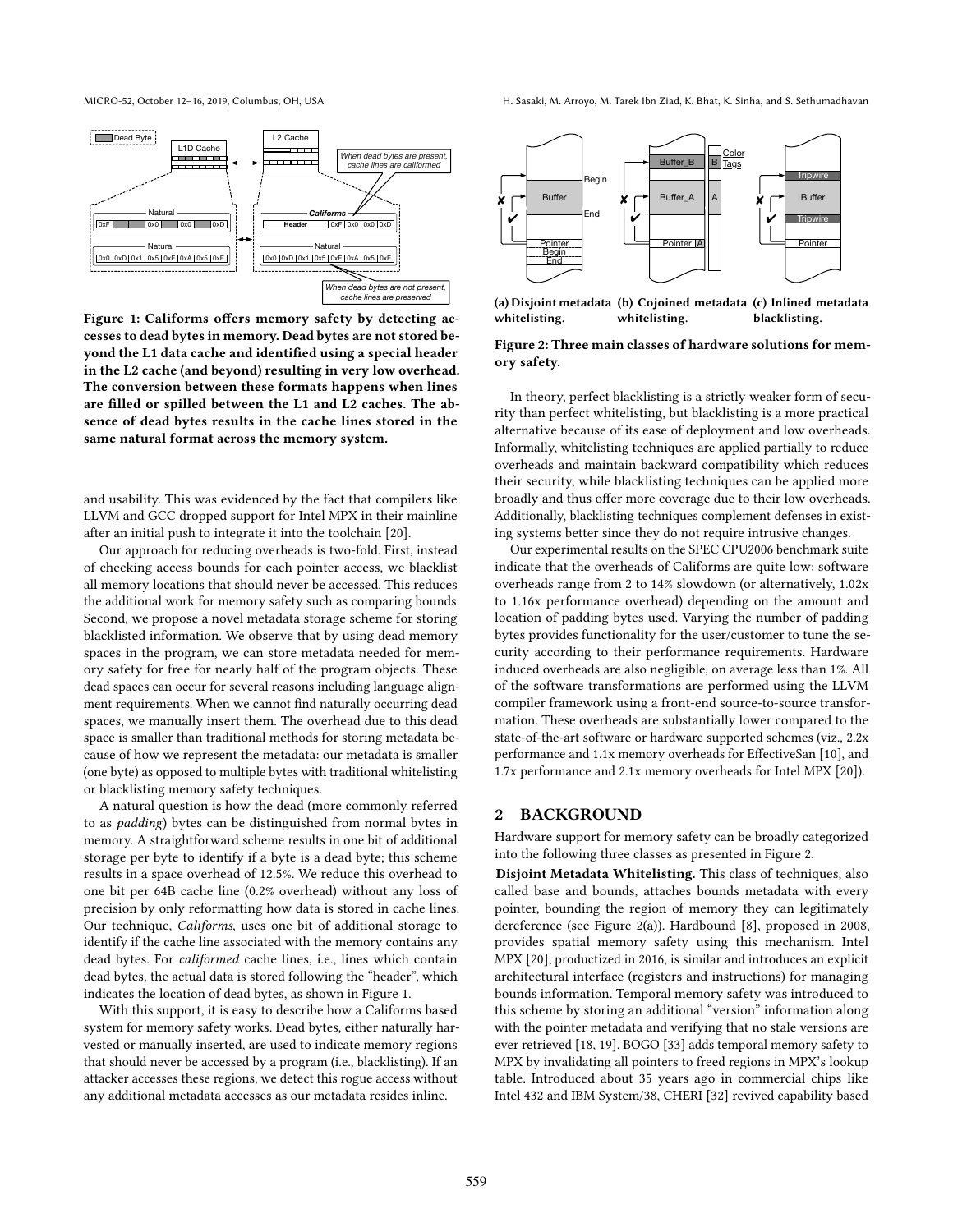architectures with similar bounds-checking guarantees, in addition to having other metadata fields (e.g., permissions).<sup>1</sup> PUMP [9], on the other hand, is a general-purpose framework for metadata propagation, and can be used for propagating pointer bounds.

One advantage of per pointer metadata stored separately from the pointer in a shadow memory region is that it allows compatibility with codes that use legacy pointer layouts. Typically, metadata storage overhead scales according to the number of pointers in principle but implementations generally reserve a fixed chunk of memory for easy lookup. Owing to this disjoint nature, metadata access requires additional memory operations, which some proposals seek to minimize with caching and other optimizations. Regardless, disjoint metadata introduces atomicity concerns potentially resulting in false positives and negatives or complicating coherence designs at the least (e.g., MPX is not thread-safe). Explicit specification of bounds per pointer also allows bounds-narrowing in principle, wherein pointer bounds can be tailored to protect individual elements in a composite memory object. However, commercial compilers do not support this feature for MPX due to the complexity of compiler analyses required. Furthermore, compatibility issues with untreated modules (e.g., unprotected libraries) also introduces real-world deployability concerns for these techniques. For instance MPX drops its bounds when protected pointers are modified by unprotected modules, while CHERI does not support it at all. MPX additionally makes bounds checking explicit, thus introducing a marginal computational overhead to bounds management as well.

Cojoined Metadata Whitelisting. Originally introduced in the IBM System/370 mainframes, this mechanism assigns a "color" to memory chunks when they are allocated, and the same color to the pointer used to access that region. The runtime check for access validity simply consists of comparing the colors of the pointer and accessed memory (see Figure 2(b)).

This technique is currently commercially deployed by Oracle as ADI  $[21]$ ,<sup>2</sup> which uses higher order bits in pointers to store the color. In ADI, color information associated with memory is stored in dedicated per line metadata bits while in cache and in extra ECC bits while in memory [26]. The use of ECC bits creates a restriction on the number of colors, however, if the colors can fit into ECC, metadata storage does not occupy any additional memory in the program's address space.<sup>3</sup> Additionally, since metadata bits are acquired along with concomitant data, extra memory operations are obviated. For the same reason, it is also compatible with unprotected modules since the checks are implicit as well. Temporal safety is achieved by assigning a different color when memory regions are reused. However, intra-object protection or boundsnarrowing is not supported as there is no means for "overlapping" colors. Furthermore, protection is also dependent on the number of metadata bits employed, since it determines the number of colors that can be assigned. So, while color reuse allows ADI to scale and limit metadata storage overhead, it can also be exploited by this

vector. Another disadvantage of this technique, specifically due to inlining metadata in pointers, is that it only supports 64-bit architectures. Narrower pointers would not have enough spare bits to accommodate color information.

Inlined Metadata Blacklisting. Another line of work, also referred to as tripwires, aims to detect overflows by simply blacklisting a patch of memory on either side of a buffer, and flagging accesses to this patch (see Figure 2(c)). This is very similar to contemporary canary design [6], but there are a few critical differences. First, canaries only detect overwrites, not overreads. Second, hardware tripwires trigger instantaneously, whereas canaries need to be periodically checked for integrity, providing a period of attack to time of use window. Finally, unlike hardware tripwires, canary values can be leaked or tampered, and thus mimicked.

SafeMem [23] implements tripwires by repurposing ECC bits in memory to mark memory regions invalid, thus trading off reliability for security. On processors supporting speculative execution, however, it might be possible to speculatively fetch blacklisted lines into the cache without triggering a faulty memory exception. Unless these lines are flushed immediately after, SafeMem's blacklisting feature can be trivially bypassed. Alternatively, REST [28] achieves the same by storing a predetermined large random number, in the form of a 8–64B token, in the memory to be blacklisted. Violations are detected by comparing cache lines with the token when they are fetched. REST provides temporal memory safety by quarantining freed memory, and not reusing them for subsequent allocations. Compatibility with unprotected modules is easily achieved as well, since tokens are part of the program's address space and all access are implicitly checked. However, intra-object safety is not supported by REST owing to fragmentation overhead such heavy usage of tokens would entail.

Since Califorms operates on the principle of detecting memory accesses to dead bytes, which are in turn stored along with program data, it belongs to the inlined metadata class of defenses. However, it is different from other works in the class in one key aspect granularity. While both REST and SafeMem naturally blacklist at the cache line granularity, Califorms can do so at the byte granularity. It is this property that enables us to provide intra-object safety with negligible performance and memory overheads, unlike previous work in the area. For inter-object spatial safety and temporal safety, we employ the same design principles as REST. Hence, our safety guarantees are a strict superset of those provided by previous schemes in this class (spatial memory safety by blacklisting and temporal memory safety by quarantining).

#### 3 MOTIVATION

One of the key ways in which we mitigate the overheads for finegrained memory safety is by opportunistically harvesting padding bytes in programs to store metadata. So how often do these occur in programs? Before we answer the question let us concretely understand padding bytes with an example. Consider the struct A defined in Listing 1(a). Let us say the compiler inserts a three-byte padding in between char c and int i as in Listing 1(b) because of the C language requirement that integers should be padded to their natural size (which we assume to be four bytes here). These types of paddings are not limited to  $C/C++$  but also required by many

 $^1\mathrm{A}$  recent version of CHERI [31], however, manages to compress metadata to 128 bits and changes pointer layout to store it with the pointer value (i.e., implementing base and bounds as cojoined metadata whitelisting), accordingly introducing instructions to manipulate them specifically.

<sup>2</sup>ARM has a similar upcoming Memory Tagging feature [3], whose implementation details are unclear, as of this work.

<sup>&</sup>lt;sup>3</sup>However, when a memory is swapped color bits are copied into memory by the OS.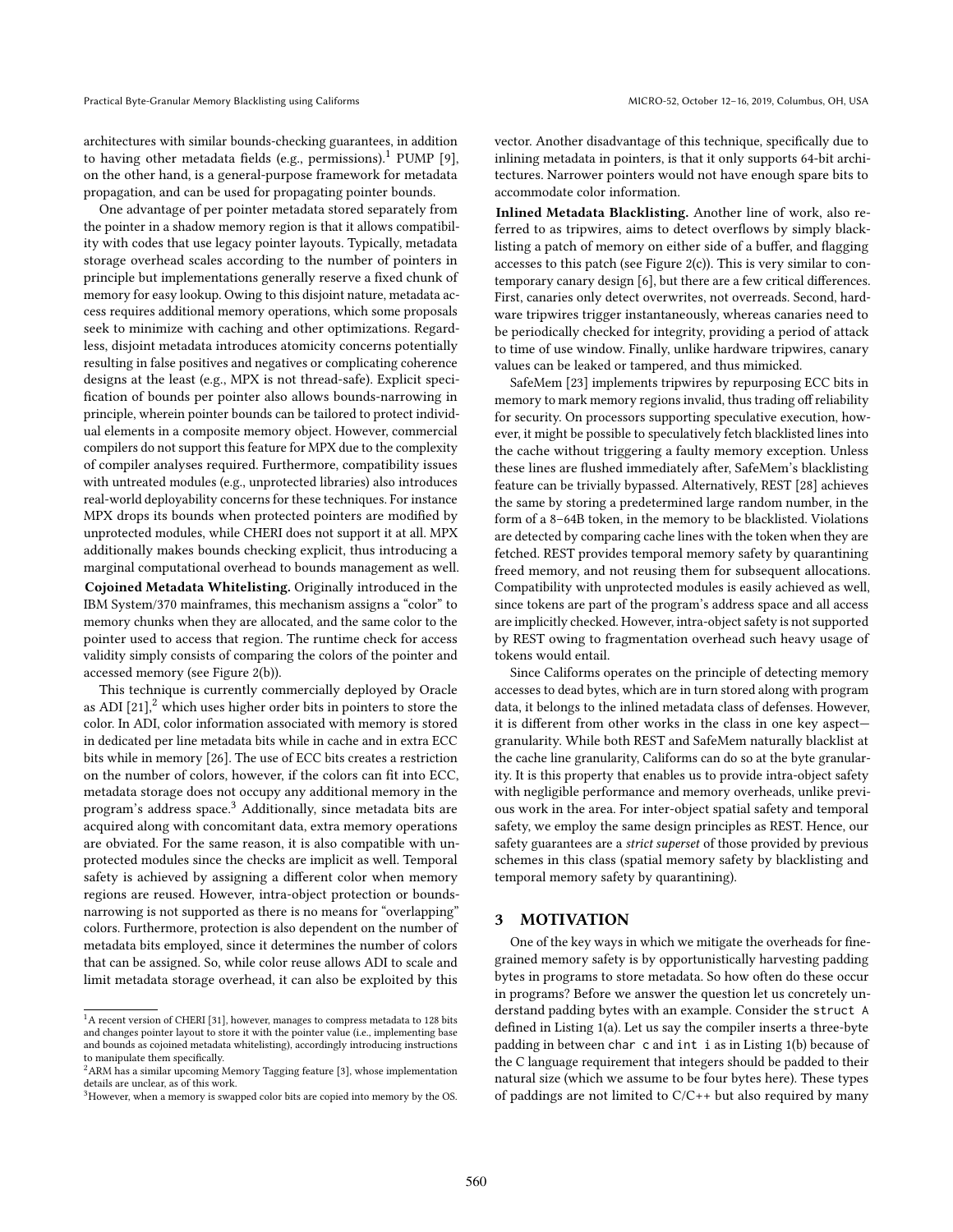MICRO-52, October 12-16, 2019, Columbus, OH, USA H. Sasaki, M. Arroyo, M. Tarek Ibn Ziad, K. Bhat, K. Sinha, and S. Sethumadhavan



Listing 1: (a) Original source code and examples of three security bytes harvesting strategies: (b) opportunistic uses the existing padding bytes as security bytes, (c) full protect every field within the struct with security bytes, and (d) intelligent surrounds arrays and pointers with security bytes.



#### Figure 3: Struct density histogram of SPEC CPU2006 benchmarks and the V8 JavaScript engine. More than 40% of the structs have at least one padding byte.

other languages and their runtime implementations. To obtain a quantitative estimate on the amount of paddings, we developed a compiler pass to statically collect the padding size information. Figure 3 presents the histogram of struct densities for SPEC CPU2006 C and C++ benchmarks and the V8 JavaScript engine. Struct density is defined as the sum of the size of each field divided by the total size of the struct including the padding bytes (i.e., the smaller or sparse the struct density the more padding bytes the struct has). The results reveal that <sup>45</sup>.7% and <sup>41</sup>.0% of structs within SPEC and V8, respectively, have at least one byte of padding. This is encouraging since even without introducing additional padding bytes (no memory overhead), we can offer protection for certain compound data types restricting the remaining attack surface.

Naturally, one might inquire about the safety for the rest of the program. To offer protection for all defined compound data types, we can insert random sized padding bytes, also referred to as security bytes, between every field of a struct or member of a class as in Listing 1(c) (full strategy). Random sized security bytes are chosen to provide a probabilistic defense as fixed sized security bytes can be jumped over by an attacker once she identifies the actual size (and the exact memory layout). By carefully choosing the minimum and maximum of random sizes, we can keep the average size of security bytes small (few bytes). Intuitively, the higher the unpredictability (or randomness) within the memory layout, the higher the security level we can offer.

While the full strategy provides the widest coverage, not all of the security bytes provide the same security utility. For example, basic data types such as char and int cannot be easily overflowed past their bounds. The idea behind the intelligent insertion strategy is to



Figure 4: Average performance overhead with additional paddings (one byte to seven bytes) inserted for every field within structs (and classes) of SPEC CPU2006 C and C++ benchmarks.

prioritize insertion of security bytes into security-critical locations as shown in Listing 1(d). We choose data types which are most prone to abuse by an attacker via overflow type accesses: (1) arrays and (2) data and function pointers. In Listing 1(d), the array buf[64] and the function pointer fp are protected with random sized security bytes. While it is possible to utilize padding bytes present between other data types without incurring memory overheads, doing so would come at an additional performance overhead.

In comparison to opportunistic harvesting, the other more secure strategies (full and intelligent) come at an additional performance overhead. We analyze the performance trend in order to decide how many security bytes can be reasonably inserted. For this purpose we developed an LLVM pass which pads every field of a struct and member of a class with fixed size paddings. We measure the performance of SPEC CPU2006 benchmarks by varying the padding size from one byte to seven bytes (since eight bytes is the finest granularity that state-of-the-art technique can offer [28]). The detailed evaluation environment and methodology are described later in Section 10.

Figure 4 demonstrates the average slowdown when inserting additional bytes for harvesting. As expected, we can see the performance overheads grow as we increase the padding size, mainly due to ineffective cache usage. On average the slowdown is <sup>3</sup>.0% for one byte and <sup>7</sup>.6% for seven bytes of padding. The figure presents the ideal (lower bound) performance overhead when fully inserting security bytes into compound data types; the hardware and software modifications we introduce add additional overheads on top of these numbers. We strive to provide a mechanism that allows the user to tune the security level at the cost of performance and thus explore several security byte insertion strategies to reduce the performance overhead in the paper.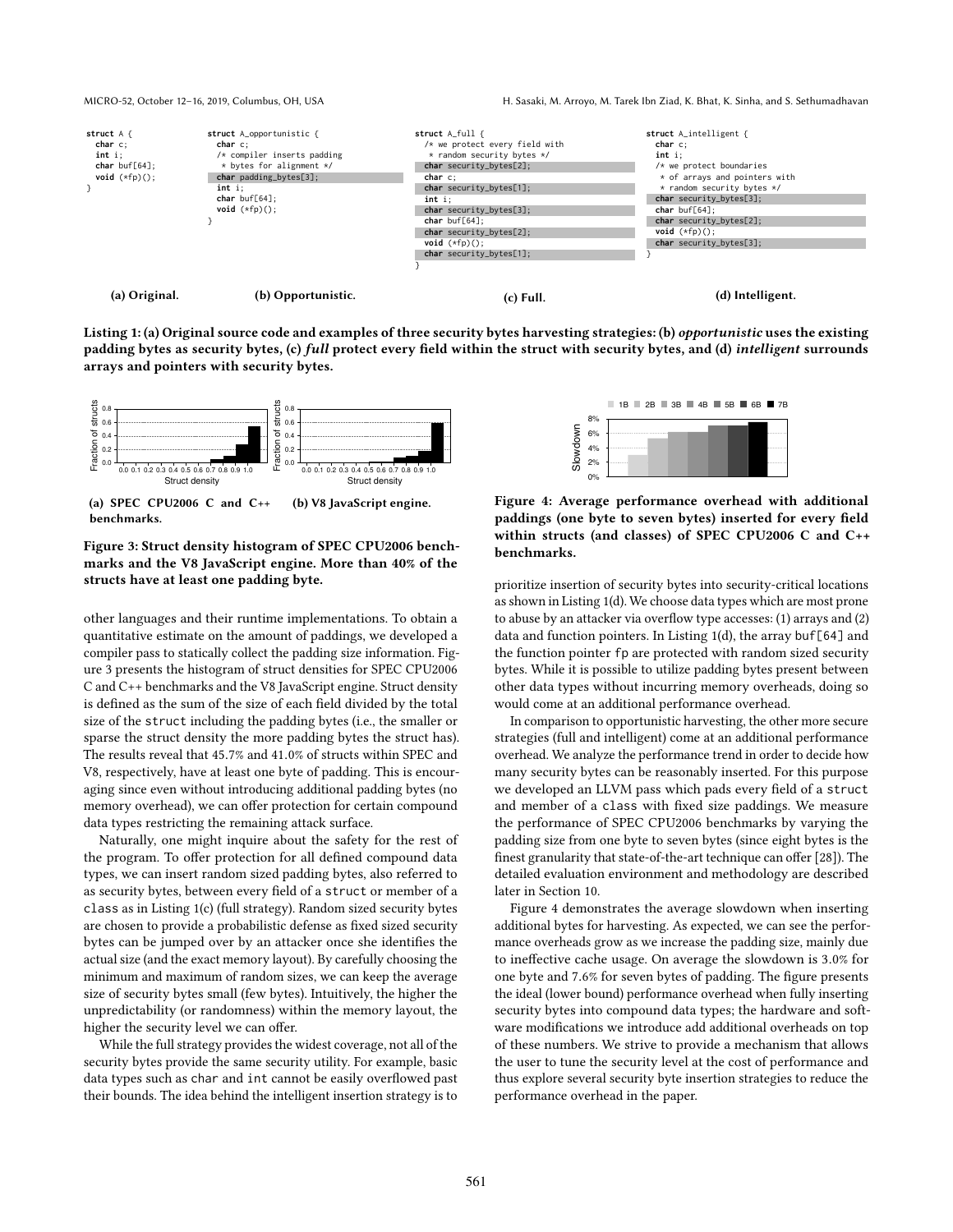# 4 THREAT MODEL

We assume a threat model comparable to that used in contemporary related works [28, 31, 32]. We assume the victim program to have one or more vulnerabilities that an attacker can exploit to gain arbitrary read and write capabilities in the memory; our goal is to prevent both spatial and temporal memory violations. Furthermore, we assume that the adversary has access to the source code of the program, therefore she is able to glean all source-level information. However, she does not have access to the host binary (e.g., server-side applications). Finally, we assume that all hardware is trusted—it does not contain and/or is not subject to bugs arising from exploits such as physical or glitching attacks. Due to its recent rise in relevance however, we maintain side-channel attacks in our design of Califorms within the purview of our threats. Specifically, we accommodate attack vectors seeking to leak the location and value of security bytes.

# 5 FULL SYSTEM OVERVIEW

The Califorms framework consists of multiple components we discuss in the following sections:

Architecture Support. A new instruction called BLOC, mnemonic for Blacklist LOCations, that blacklists memory locations at byte granularity and raises a privileged exception upon misuse of blacklisted locations (Section 6).

Microarchitecture Design. New cache line formats, or Califorms, that enable low cost access to the metadata—we propose different Califorms for L1 cache vs. L2 cache and beyond (Section 7).

Software Design. Compiler, memory allocator and operating system extensions which insert the security bytes at compile time and manages them via the BLOC instruction at runtime (Section 8).

At compile time, each compound data type (struct or class) is examined and security bytes are added according to a user defined insertion policy viz. opportunistic, full or intelligent, by a sourceto-source translation pass. At execution time when compound data type instances are dynamically created in the heap, we use a new version of malloc that issues BLOC instructions to arrange the security bytes after the space is allocated. When the BLOC instruction is executed, the cache line format is transformed at the L1 cache controller (assuming a cache miss) and is inserted into the L1 data cache. Upon an L1 eviction, the L1 cache controller transforms the cache line to meet the Califorms of the L2 cache.

While we add additional metadata storage to the caches, we refrain from doing so for main memory and persistent storage to keep the changes local within the CPU core. When a califormed cache line is evicted from the last-level cache to main memory, we keep the cache line califormed and store the additional one metadata bit into spare ECC bits similar to Oracle's ADI [21, 26].4 When a page is swapped out from main memory, the page fault handler stores the metadata for all the cache lines within the page into a reserved address space managed by the operating system; the metadata is reclaimed upon swap in. Therefore, our design keeps the cache line format califormed throughout the memory hierarchy. A califormed cache line is un-califormed only when the

|         |               |               | R <sub>2</sub> , R <sub>3</sub> |               |
|---------|---------------|---------------|---------------------------------|---------------|
|         |               | X, Allow      | Set, Allow                      | Set, Allow    |
| Initial | Regular Byte  | Regular Byte  | Exception                       | Security Byte |
|         | Security Byte | Security Byte | Regular Byte                    | Exception     |

corresponding bytes cross the boundary where the califormed data cannot be understood by the other end, such as writing to I/O (e.g., pipe, filesystem or network socket). Finally, when an object is freed, the freed bytes are filled with security bytes and quarantined for offering temporal memory safety. At runtime, when a rogue load or store accesses a security byte the hardware returns a privileged, precise security exception to the next privilege level which can take any appropriate action including terminating the program.

# 6 ARCHITECTURE SUPPORT

## 6.1 BLOC Instruction

The format of the instruction is "BLOC R1, R2, R3". The value in register R1 points to the starting (64B cache line aligned) address in the virtual address space, denoting the start of the 64B chunk which fits in a single cache line. Table 1 represents a K-map for the BLOC instruction. The value in register R2 indicates the attributes of said region represented in a bit vector format (1 to set and 0 to unset the security byte). The value in register R3 is a mask to the corresponding 64B region, where 1 allows and 0 disallows changing the state of the corresponding byte. The mask is used to perform partial updates of metadata within a cache line. We throw a privileged exception when the BLOC instruction tries to set a security byte to an existing security byte, or unset a security byte from a normal byte.

The BLOC instruction is treated similarly to a store instruction in the processor pipeline since it modifies the architectural state of data bytes in a cache line. It first fetches the corresponding cache line into the L1 data cache upon an L1 miss (assuming a write allocate cache policy). Next, it manipulates the bits in the metadata storage to appropriately set or unset the security bytes.

# 6.2 Privileged Exceptions

When the hardware detects an access violation (i.e., access to a security byte), it throws a privileged exception once the instruction becomes non-speculative. There are some library functions which violate the aforementioned operations on security bytes such as memcpy so we need a way to suppress the exceptions. In order to whitelist such functions, we manipulate the exception mask registers and let the exception handler decide whether to suppress the exception or not. Although privileged exception handling is more expensive than handling user-level exceptions (because it requires a context switch to the kernel), we stick with the former to limit the attack surface. We rely on the fact that the exception itself is a rare event and would have negligible effect on performance.

# 7 MICROARCHITECTURE DESIGN

The microarchitectural support for our technique aims to keep the common case fast: L1 cache uses the straightforward scheme

<sup>4</sup>ADI stores four bits of metadata per cache line for allocation granularity enforcement while Califorms stores one bit for sub-allocation granularity enforcement.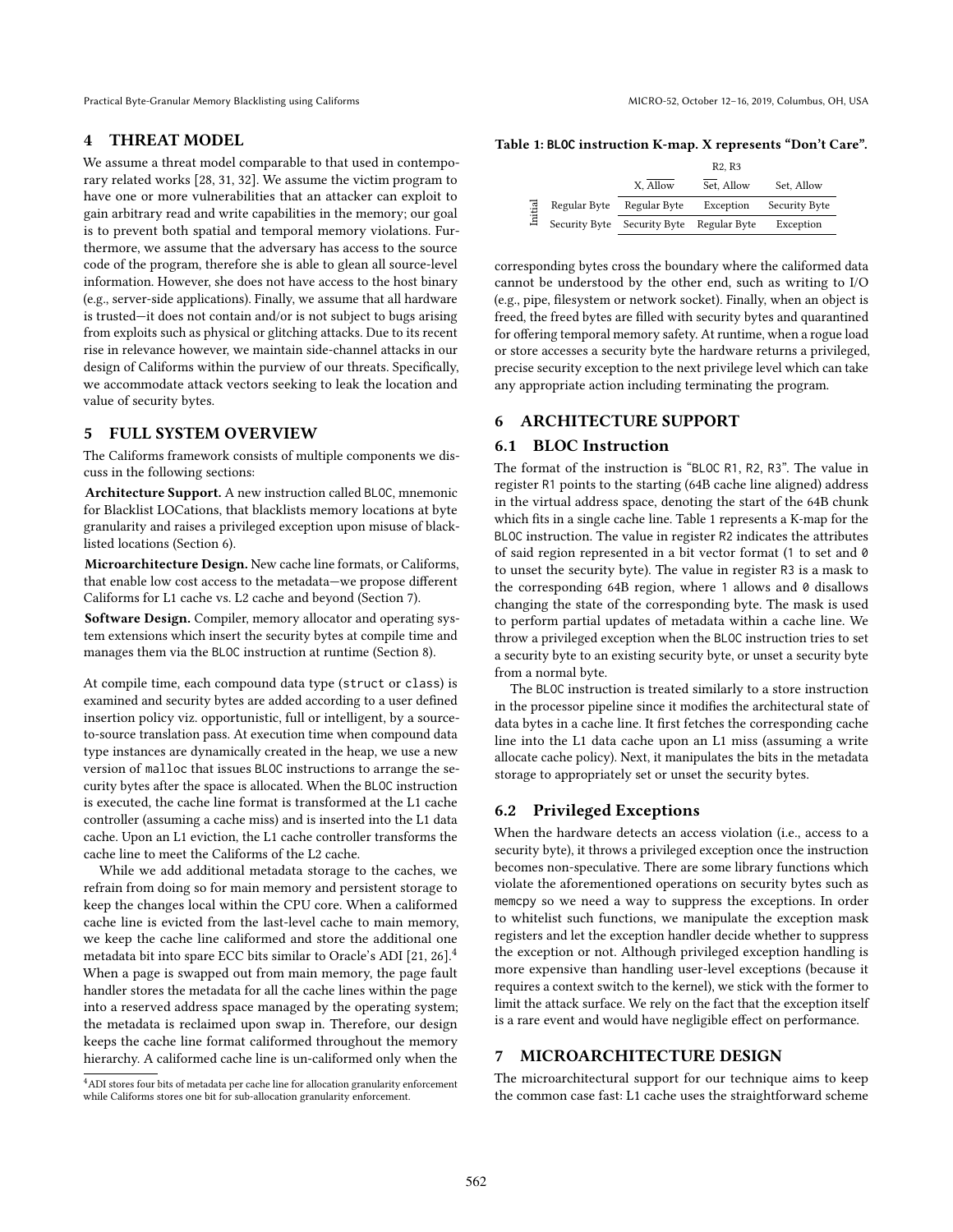

*Security byte?*

Figure 5: Califorms-bitvector: L1 Califorms implementation using a bit vector that indicates whether each byte is a security byte. HW overhead of 8B per 64B cache line.



Figure 6: Pipeline diagram for the L1 cache hit operation. The shaded blocks correspond to Califorms components.

of having one bit of additional storage per byte. All califormed cache lines are converted to the straightforward scheme at the L1 data cache controller so that typical loads and stores which hit in the L1 cache do not have to perform address calculations to figure out the location of original data (which is required for Califorms of L2 cache and beyond). This design decision guarantees that the common case latencies will not be affected due to security functionality. Beyond the L1, the data is stored in the optimized califormed format, i.e., one bit of additional storage for the entire cache line. The transformation happens when the data is filled in or spilled from the L1 data cache (between the L1 and L2), and adds minimal latency to the L1 miss latency.

# 7.1 L1 Cache: Bit Vector Approach

To satisfy the L1 design goal we consider a naive (but low latency) approach which uses a bit vector to identify which bytes are security bytes in a cache line. Each bit of the bit vector corresponds to each byte of the cache line and represents its state (normal byte or security byte). Figure 5 presents a schematic view of this implementation califorms-bitvector. The bit vector requires a 64-bit (8B) bit vector per 64B cache line which adds 12.5% storage overhead for the L1 data cache (comparable to ECC overhead for reliability).

Figure 6 shows the L1 data cache hit path modifications for Califorms. If a load accesses a security byte (which is determined by reading the bit vector) an exception is recorded to be processed when the load is ready to be committed. Meanwhile, the load returns a pre-determined value for the security byte (in our design the value zero which is the value that the memory region is initialized to upon deallocation). Returning this fixed value is meant to be

MICRO-52, October 12-16, 2019, Columbus, OH, USA H. Sasaki, M. Arroyo, M. Tarek Ibn Ziad, K. Bhat, K. Sinha, and S. Sethumadhavan



Figure 7: Califorms-sentinel that stores a bit vector in security byte locations. HW overhead of 1-bit per 64B cache line.

a countermeasure against speculative side-channel attacks that seek to identify security byte locations (discussed in greater detail in Section 9). On store accesses to security bytes, we report an exception when the store commits.

## 7.2 L2 Cache and Beyond: Sentinel Approach

For L2 and beyond, we take a different approach that allows us to recognize whether each byte is a security byte with fewer bits, as using the L1 metadata format throughout the system will increase the cache area overhead by 12.5%, which may not be acceptable. We propose califorms-sentinel, which has a 1-bit or 0.2% metadata overhead per 64B cache line. For main memory, we store the additional bit per cache line size in the DRAM ECC spare bits, thus completely removing any cycle time impact on DRAM access or modifications to the DIMM architecture.

The key insight that enables the savings is the following observation: the number of bits required to address all the bytes in a cache line, which is six bits for a 64 byte cache line, is less than a single byte. For example, let us assume that there is (at least) one security byte in a 64B cache line. Considering a byte granular protection there are at most 63 unique values (bytes) that non-security bytes can have. Therefore, we are guaranteed to find a six bit pattern that is not present in any of the normal bytes', for instance least significant, six bits. We use this pattern as a sentinel value to represent the security bytes in the cache line. Now if we store this six bit (sentinel value) as additional metadata, the storage overhead will be seven bits (six bits plus one bit to specify if the cache line is califormed) per cache line. In this paper we further propose a new cache line format which stores the sentinel value within a security byte to reduce the metadata overhead down to one bit per cache line.

As presented in Figure 7, califorms-sentinel stores the metadata into the first four bytes (at most) of the 64B cache line. Two bits of the first (0th) byte are used to specify the number of security bytes within the cache line: 00, 01, 10 and 11 represent one, two, three, and four or more security bytes, respectively. The sentinel is used only when we have more than four security bytes. If there is only one security byte in the cache line, we use the remaining six bits of the 0th byte to specify the location of the security byte, and the original value of the 0th byte is stored in the security byte. Similarly when there is two or three security bytes in the cache line,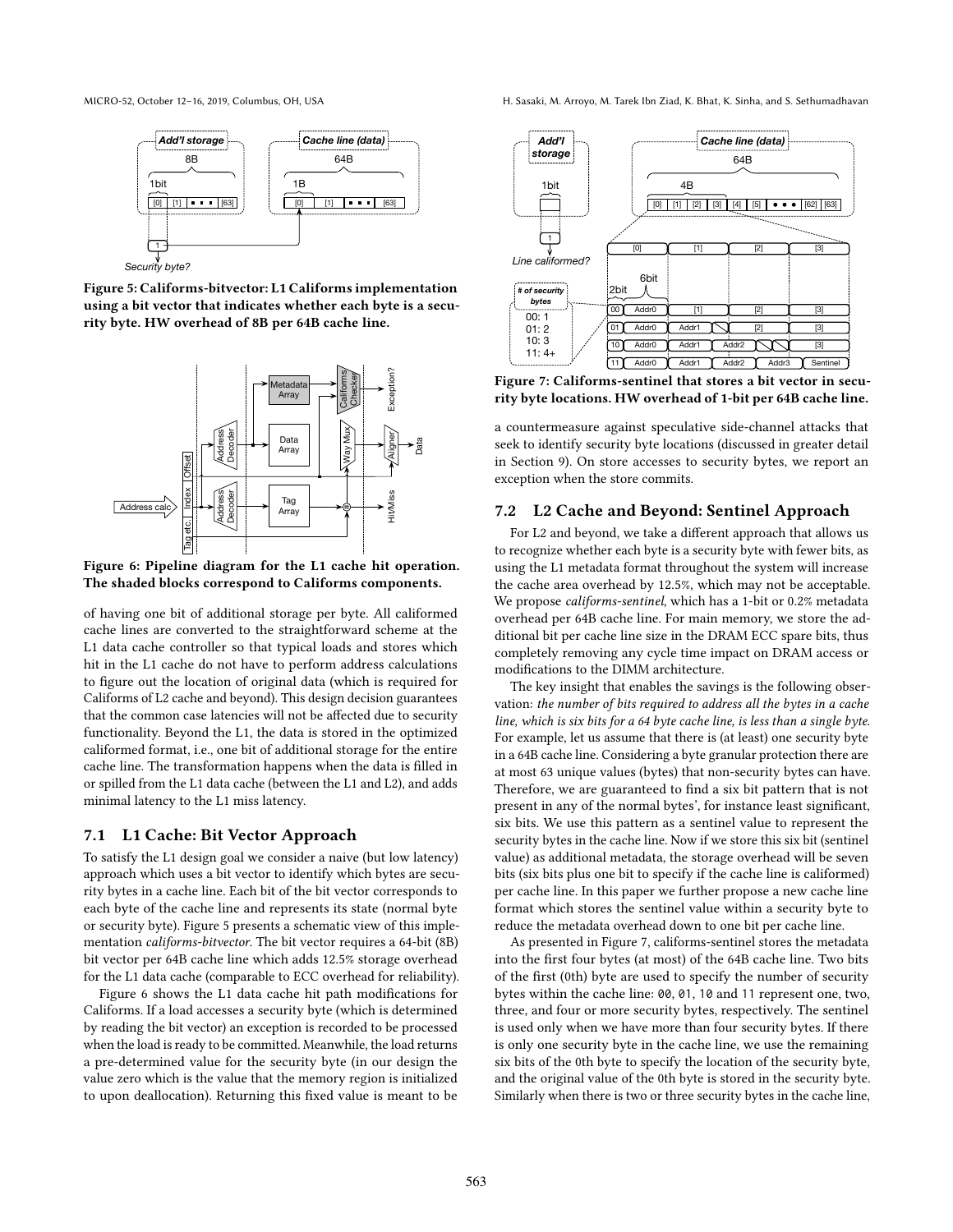

Figure 8: Logic diagram for Califorms conversion from the L1 cache (califorms-bitvector) to L2 cache (califorms-sentinel). The shaded blocks are constructed using 64 shift blocks followed by a single comparator. The circled numbers refer to the corresponding steps in Algorithm 1.



## Algorithm 1: Califorms conversion from the L1 cache (califorms-bitvector) to L2 cache (califorms-sentinel).

we use the bits of the second and third bytes to locate them. The key observation is that, we gain two bits per security byte since we only need six bits to specify a location in the cache line. Therefore when we have four security bytes, we can locate four addresses and have six bits remaining in the first four bytes. This remaining six bits can be used to store a sentinel value, which allows us to have any number of additional security bytes.

Although the sentinel value depends on the actual values within the 64B cache line, it works naturally with a write-allocate L1 cache (which is the most commonly used cache allocation policy in modern microprocessors). The cache line format is transformed upon L1 cache eviction and insertion (califorms-bitvector to/from califorms-sentinel), while the sentinel value only needs to be found upon L1 cache eviction (L1 miss). Also, it is important to note that califorms-sentinel supports critical-word first delivery since the security byte locations can be quickly retrieved by scanning only the first 4B of the first 16B flit.

# 7.3 L1 to/from L2 Califorms Conversion

Figure 8 and Algorithm 1 show the logic diagram and the high-level process of the spill (L1 to L2 conversion) module, respectively. The circled numbers in the figure refer to the corresponding steps in the algorithm. There are four components presented in the figure. From the left, the first block details the process of determining the sentinel value (line 12). We scan the least 6-bits of every byte, decode them, and OR the output to construct a used-values vector. The usedvalues vector is then processed by a "find-index" block to get the sentinel value. The find-index block takes a 64-bit input vector



Figure 9: Logic diagram of Califorms conversion from the L2 cache (califorms-sentinel) to L1 cache (califorms-bitvector). The shaded block F and G consist of four and 60 comparators, respectively. The circled numbers refer to the corresponding steps in Algorithm 2.

- 1: Read the Califorms bit for the inserted line<br>2: if result is  $\theta$  then
- 2: if result is  $\theta$  then<br>3: Set the Caliform
- 3: Set the Califorms metadata bit vector to [0]<br>4: else
- 4: else<br>5:  $\frac{6}{5}$
- 5: Check the least significant 2-bit of byte 0<br>6: Set the metadata of byte Addr [0-3]] to one
- 6: Set the metadata of byte[Addr[0-3]] to one based on 5<br>7: Set the metadata of byte[Addr[byte==sentine]]] to one
- 7: Set the metadata of byte[Addr[byte==sentinel]] to one<br>8: Set the data of byte[0-3] to byte[Addr[0-3]] Set the data of byte[0-3] to byte[Addr[0-3]]
- 9: Set the new locations of byte[Addr[0-3]] to zero
- $10:$

## Algorithm 2: Califorms conversion from the L2 cache (califorms-sentinel) to L1 cache (califorms-bitvector).

and searches for the index of the first zero value. It is constructed using 64 shift blocks followed by a single comparator. In the second block, L1 cache (califorms-bitvector) metadata for the evicted line is ORed to construct the L2 cache (califorms-sentinel) metadata. The third block shows the logic for getting the locations of the first four security bytes (lines 7 and 11). It consists of four successive combinational find-index blocks (each detecting one security byte) in our evaluated design. This logic can be easily pipelined into four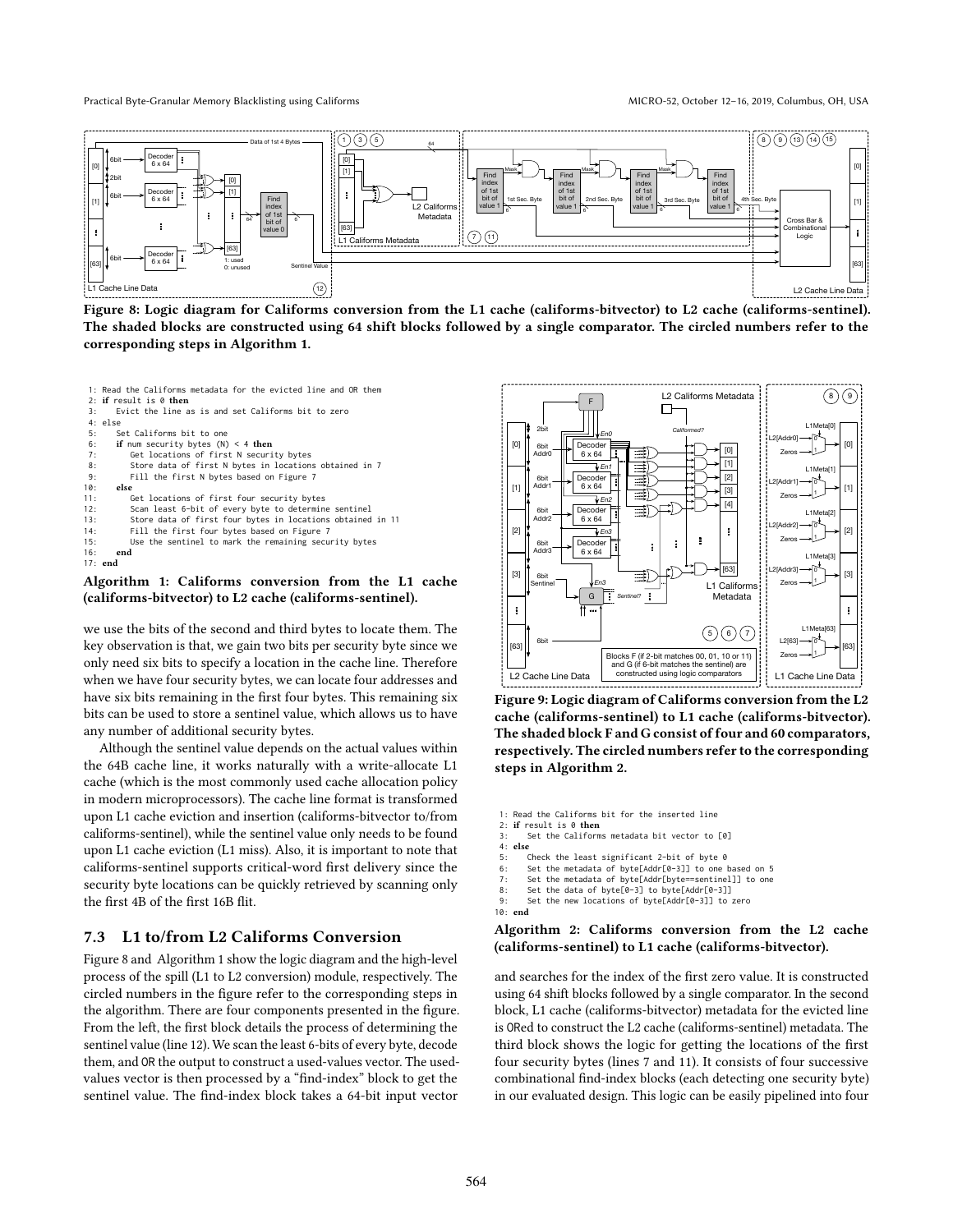stages if needed, to completely hide the latency of the spill process

in the pipeline. Finally in the last block, we form the L2 cache line based on Figure 7.

Figure 9 shows the logic diagram for the fill (L2 to L1 conversion) module, as summarized in Algorithm 2. The shaded blocks F and G are constructed using logic comparators. The one bit metadata of L2 Califorms is used to control the value of the L1 cache (califormsbitvector) metadata. The first two bits of the L2 cache line are used as inputs for the comparators (block F) to detect how many security bytes the cache line contain. Block F outputs four signals (En0 to En3) which enable the four decoders. Only if those two bits are 11, the sentinel value is read from the fourth byte and fed, with the least 6-bits of each byte, to 60 comparators simultaneously to set the rest of the L1 metadata bits. Such parallelization reduces the latency impact of the fill process.

## 7.4 Load/Store Queue Modifications

Since the BLOC instruction updates the architectural state, it is functionally a store instruction and handled as such in the pipeline. However, there is a key difference: unlike a store instruction, the BLOC instruction should not forward the value to a younger load instruction whose address matches within the load/store queue (LSQ) but instead return the value zero. This functionality is required to provide tamper-resistance against side-channel attacks. Additionally, upon an address match, both load and store instructions subsequent to an in flight BLOC instruction are marked for Califorms exception; exception is thrown when the instruction is committed to avoid any false positives due to misspeculation.

In order to detect an address match in the LSQ with a BLOC instruction, first a cache line address should be matched with all the younger instructions. Subsequently upon a match, the value stored in the LSQ for the BLOC instruction which contains the mask value (to set/unset security bytes) is used to confirm the final match. To facilitate a match with a BLOC instruction, each LSQ entry should be associated with a bit to indicate whether the entry contains a BLOC instruction. Detecting a complete match may take multiple cycles, however, a legitimate load/store instruction should never be forwarded a value from a BLOC instruction, and thus the storeto-load forwarding from a BLOC instruction is not on the critical path of the program (i.e., its latency should not affect performance), and we do not evaluate its effect in our evaluation. Alternately, if LSQ modifications are to be avoided, the BLOC instructions can be surrounded by memory serializing instructions (i.e., ensure that BLOC instructions are the only in flight memory instructions).

## 8 SOFTWARE DESIGN

We describe the memory allocator, compiler and the operating system changes to support Califorms in the following.

# 8.1 Dynamic Memory Management

We can consider two approaches to applying security bytes: (1) Dirty-before-use. Unallocated memory has no security bytes. We set security bytes upon allocation and unset them upon deallocation; or (2) Clean-before-use. Unallocated memory remains filled with security bytes all the time. We clear the security bytes (in legitimate data locations) upon allocation and set them upon deallocation.

MICRO-52, October 12-16, 2019, Columbus, OH, USA H. Sasaki, M. Arroyo, M. Tarek Ibn Ziad, K. Bhat, K. Sinha, and S. Sethumadhavan

Ensuring temporal memory safety in the heap remains a nontrivial problem [30]. We therefore choose to follow a clean-beforeuse approach in the heap, so that deallocated memory regions remain protected by security bytes.<sup>5</sup> In order to provide temporal memory safety (to mitigate use-after-free exploits), we do not reallocate recently freed regions until the heap is sufficiently consumed (quarantining). Additionally, both ends of the heap allocated regions are protected by security bytes in order to provide inter-object memory safety. Compared to the heap, the security benefits are limited for the stack since temporal attacks on the stack (e.g., use-afterreturn attacks) are much rarer. Hence, we apply the  $dirly \text{-} before \text{-}use$ scheme on the stack.

## 8.2 Compiler Support

Our compiler-based instrumentation infers where to place security bytes within target objects, based on their type layout information. The compiler pass supports three insertion policies: the first opportunistic policy supports security bytes insertion into existing padding bytes within the objects, and the other two support modifying object layouts to introduce randomly sized security byte spans that follow the full or intelligent strategies described in Section 3. The first policy aims at retaining interoperability with external code modules (e.g., shared libraries) by avoiding type layout modification. Where this is not a concern, the latter two policies help offer stronger security coverage—exhibiting a tradeoff between security and performance.

# 8.3 Operating System Support

We need the following support in the operating system:

Privileged Exceptions. As the Califorms exception is privileged, the operating system needs to properly handle it as with other privileged exceptions (e.g., page faults). We also assume the faulting address is passed in an existing register so that it can be used for reporting/investigation purposes. Additionally, for the sake of usability and backwards compatibility, we have to accommodate copying operations similar in nature to memcpy. For example, a simple struct to struct assignment could trigger this behavior, thus leading to a potential breakdown of software with Califorms support. Hence, in order to maintain usability, we allow whitelisting functionality to suppress the exceptions. This can either be done with a privileged store (requiring a syscall) or an unprivileged store. Both options represent different design points in the performancesecurity tradeoff spectrum.

Page Swaps. As we have discussed in Section 5, data with security bytes is stored in main memory in a califormed format. When a page with califormed data is swapped out from main memory, the page fault handler needs to store the metadata for the entire page into a reserved address space managed by the operating system; the metadata is reclaimed upon swap in. The kernel has enough address space in practice (kernel's virtual address space is 128TB for a 64-bit Linux with 48-bit virtual address space) to store the

<sup>&</sup>lt;sup>5</sup>It is natural to use a variant of BLOC instruction which bypasses (does not store into) the L1 data cache, just like the non-temporal (or streaming) load/store instructions (e.g., MOVNTI, MOVNTQ, etc) when deallocating a memory region; deallocated region is not meant to be used by the program and thus polluting the L1 data cache with those memory is harmful and should be avoided. However, we do not evaluate the use of such instructions in this paper.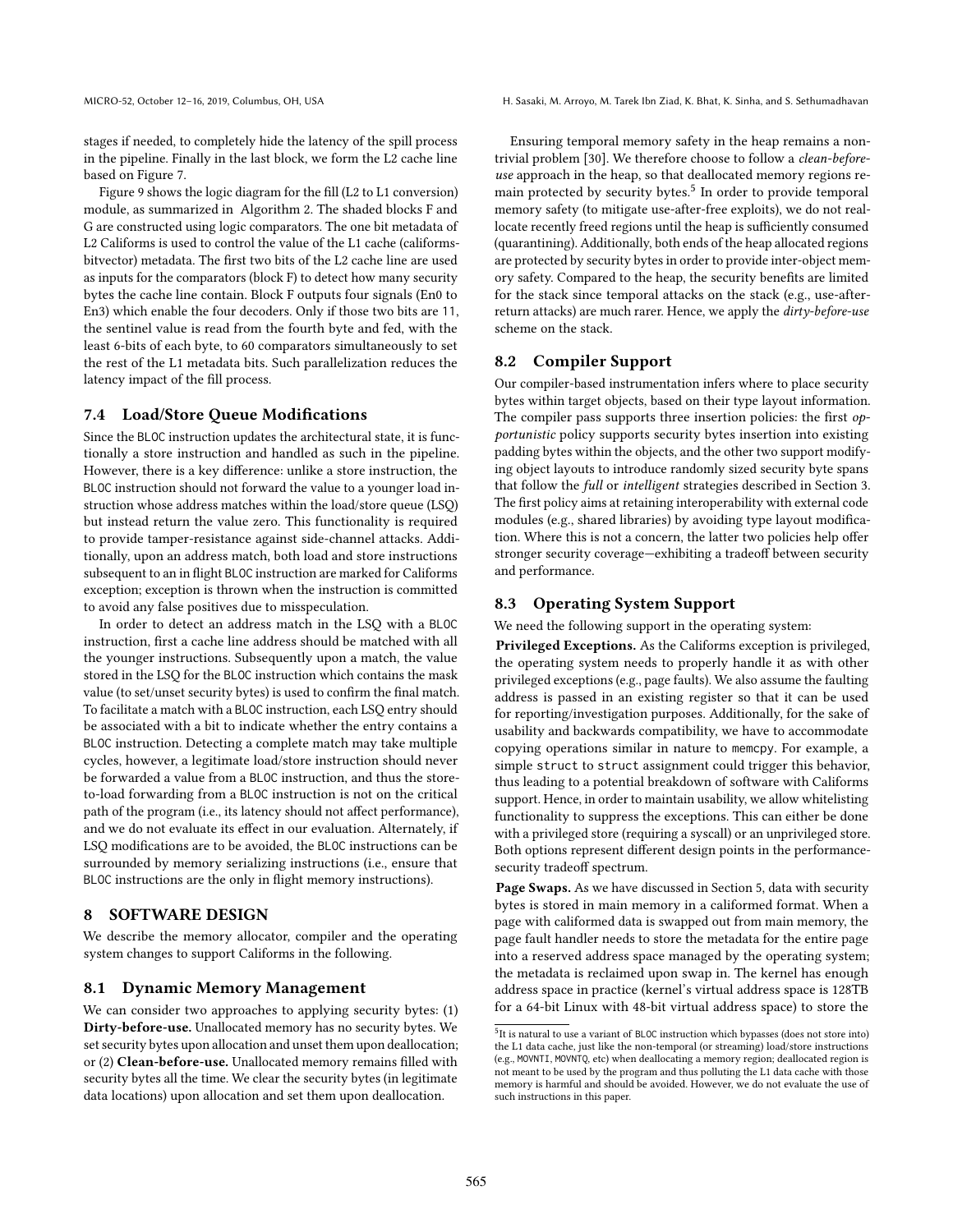metadata for all the processes on the system since the size of the metadata is minimal (8B for a 4KB page or 0.2%).

## 9 SECURITY DISCUSSION

#### 9.1 Hardware Attacks and Mitigations

Metadata Tampering Attacks. A key feature of Califorms is the absence of metadata that is accessible by the program via regular load-stores. This makes our technique immune to attacks that explicitly aim to leak or tamper metadata to bypass the defense. This, in turn, implies a smaller attack surface as far as software maintenance/isolation of metadata is concerned.

Bit-Granular Attacks. Califorms's capability of fine-grained memory protection is the key enabler for intra-object overflow detection. However, our byte granular mechanism is not enough for protecting bit-fields without turning them into char bytes functionally. This should not be a major detraction since security bytes can still be added around composites of bit-fields.

Side-Channel Attacks. Our design takes multiple steps to be resilient to side-channel attacks. Firstly, we purposefully avoid having our hardware modifications introduce timing variances to avoid timing based side-channel attacks. Additionally, to avoid speculative execution side channels ala Spectre [15], our design returns zero on a load to camouflage security byte with normal data, thus preventing speculative disclosure of metadata. We augment this further by requiring that deallocated objects (heap or stack) be zeroed out in software [17]. This is to reduce the chances of the following attack scenario: consider a case if the attacker somehow knows that the padding locations should contain a non-zero value (for instance, because she knows the object allocated at the same location prior to the current object had non-zero values). However, while speculatively disclosing memory contents of the object, she discovers that the padding location contains a zero instead. As such, she can infer that the padding there contains a security byte. If deallocations were accompanied with zeroing, however, this assumption can be made with a lower likelihood. Hence, making Califorms return a fixed value (zero), complemented by software actively zeroing out unused locations, reduces the attacker's probability of speculatively predicting security byte locations, as well as leaking its exact value.

#### 9.2 Software Attacks and Mitigations

Coverage-Based Attacks. For emitting BLOC instructions to work on the padding bytes (in an object), we need to know the precise type information of the allocated object. This is not always possible in C-style programs where void\* allocations may be used. In these cases, the compiler may not be able to infer the correct type, in which case intra-object support may be skipped for such allocations. Similarly, our metadata insertion policies (viz., intelligent and full) require changes to the type layouts. This means that interactions with external modules that have not been compiled with Califorms support may need (de)serialization to remain compatible. For an attacker, such points in execution may appear lucrative because of inserted security bytes getting stripped away in those short periods. We note however that the opportunistic policy can still remain in place to offer some protection. On the other hand, for those interactions that remain oblivious to type layout modifications

(e.g., passing a pointer to an object that shall remain opaque within the external module), our hardware-based implicit checks have the benefit of persistent tampering protection, even across binary module boundaries.

Whitelisting Attacks. Our concession of allowing whitelisting of certain functions was necessary to make Califorms more usable in common environments without requiring significant source modifications. However, this also creates a vulnerability window wherein an adversary can piggy back on these functions in the source to bypass our protection. To confine this vector, we keep the number of whitelisted functions as minimal as possible.

Derandomization Attacks. Since Califorms can be bypassed if an attacker can guess the security bytes location, it is crucial that it be placed unpredictably. For the attacker to carry out a guessing attack, the virtual address of the target object has to be leaked, in order to overwrite a certain number of bytes within that object. To know the address of the object of interest, she typically has to scan the process's memory: the probability of scanning without touching any of the security bytes is  $(1 - P/N)^{O}$  where O is number of allocated objects,  $N$  is the size of each object, and  $P$  is number of security bytes within that object. With 10% padding  $(P/N = 0.1)$ , when O reaches 250, the attack success goes to  $10^{-20}$ . If the attacker can somehow reduce O to 1, which represents the ideal case for the attacker, the probability of guessing the element of interest is  $1/7^n$  (since we insert 1–7 wide security bytes), compounding as the number of padding spans to be guessed  $(= n)$  increases.

The randomness is, however, introduced statically akin to randstruct plugin introduced in recent Linux kernels which randomizes structure layout of those which are specified (it does not offer detection of rogue accesses unlike Califorms do) [5, 12]. The static nature of the technique may make it prone to brute force attacks like BROP [4] which repeatedly crashes the program until the correct configuration is guessed. This could be prevented by having multiple binaries of the same program with different padding sizes or simply by better logging, when possible. Another mitigating factor is that BROP attacks require specific type of program semantics, namely, automatic restart-after-crash with the same memory layout. Applications with these semantics can be modified to spawn with a different padding layout in our case and yet satisfy application level requirements.

#### 10 PERFORMANCE EVALUATION

#### 10.1 Hardware Overheads

Cache Access Latency Impact of Califorms. Califorms adds additional state and operations to the L1 data cache and the interface between the L1 and L2 caches. The goal of this section is to evaluate the access latency impact of the additional state and operations described in Section 7. Qualitatively, the metadata area overhead of L1 Califorms is 12.5%, and the access latency should not be impacted as the metadata lookup can happen in parallel with the L1 data and tag accesses; the L1 to/from L2 Califorms conversion should also be simple enough so that its latency can be completely hidden. However, the metadata area overhead can increase the L1 access latency and the conversions might add little latency. Without loss of generality, we measure the access latency impact of adding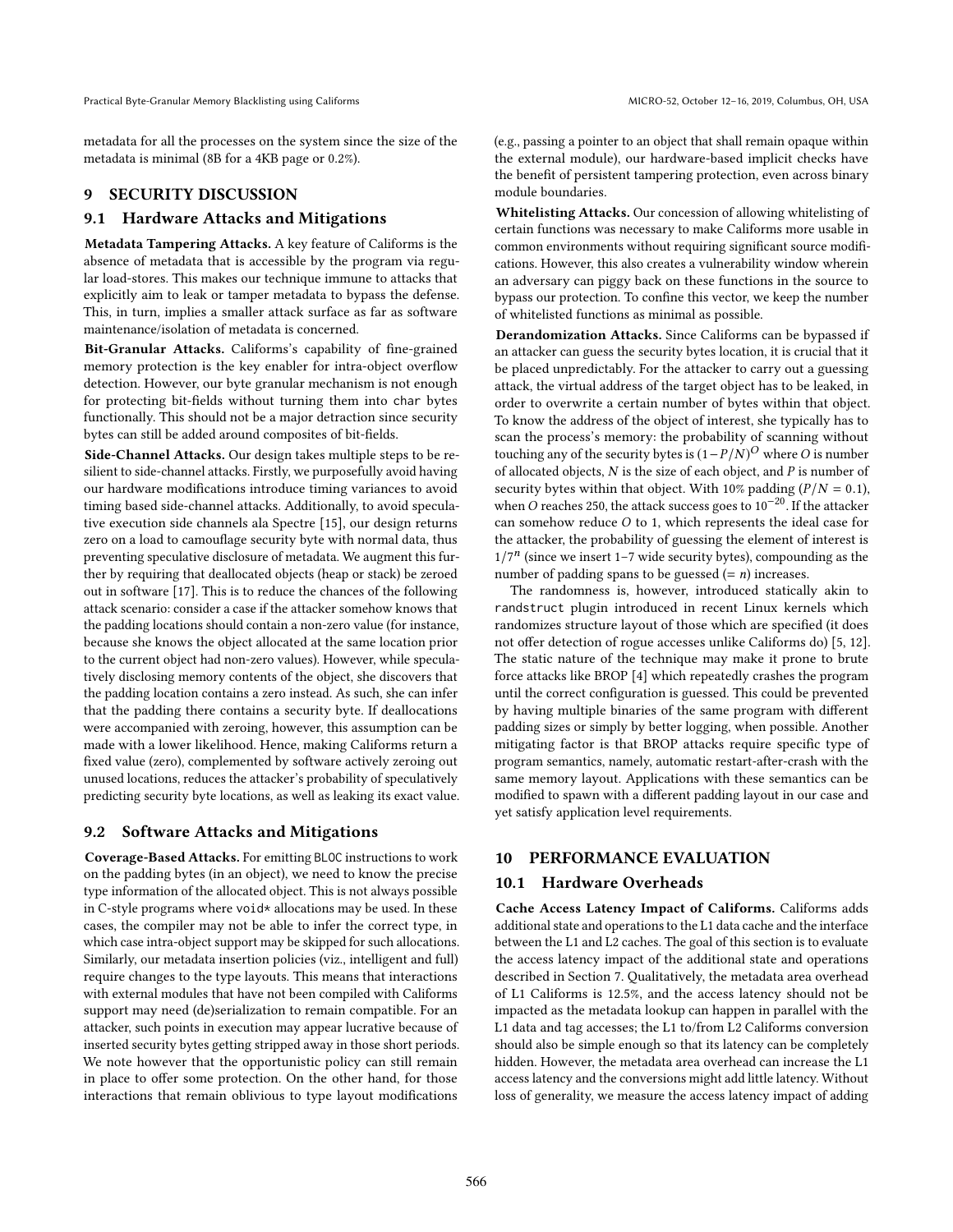Table 2: Area, delay and power overheads of Califorms (GE represents gate equivalent). L1 Califorms (califormsbitvector) adds negligible delay and power overheads to the L1 cache access.

| <b>L1 Califorms</b> | Area (GE)               | Delay $(ns)$ | Power $(mW)$                       |
|---------------------|-------------------------|--------------|------------------------------------|
| L1 Overheads        | $[-18.69\%]$ 412,263.87 |              | $[-1.85\%]$ 1.65 $[-2.12\%]$ 16.17 |
| Fill Module         | 8,957.16                | 1.43         | 0.18                               |
| Spill Module        | 34.561.80               | 5.50         | 0.52                               |

califorms-bitvector on a 32KB direct mapped L1 cache in the context of a typical energy optimized tag and data, formatting L1 pipeline with multicycle fill/spill handling. For the implementation we use the 65nm TSMC core library, and generate the SRAM arrays with the ARM Artisan memory compiler.

Table 2 summarizes the results for the L1 Califorms (califormsbitvector). As expected, the overheads associated with the califormsbitvector are minor in terms of delay (1.85%) and power consumption (2.12%). We found the SRAM area to be the dominant component in the total cache area (around 98%) where the overhead is 18.69% (higher than 12.5%).

The results of fill/spill modules are reported separately in the bottom half of Table 2. The latency impact of the fill operation is within the access period of the L1 design. Thus, the transformation can be folded completely within the pipeline stages that are responsible for bringing cache lines from L2 to L1. The timing delay of the less performance sensitive spill operation is larger than that of the fill operation (5.5ns vs. 1.4ns) as we use pure combinational logic to construct the califorms-sentinel format in one cycle, as shown in Figure 8. This cycle period can be reduced by dividing the operations of Algorithm 1 into two or more pipeline stages. For instance, getting the locations of the first four security bytes (lines 7 and 11) consists of four successive combinational blocks (each detecting one security byte) in our evaluated design. This logic can be easily pipelined into four stages. Therefore we believe that the latency of both the fill and spill operations can be minimal (or completely hidden) in the pipeline.

Performance with Additional Cache Access Latency. Our VLSI implementation results imply that there will be no additional L2/L3 latency imposed by implementing Califorms. However, this might not be the case depending on several implementation details (e.g., target clock frequency) so we pessimistically assume that the L2/L3 access latency incurs additional one cycle latency overhead. In order to evaluate the performance of the additional latency posed by Califorms, we perform detailed microarchitectural simulations.

We run SPEC CPU2006 benchmarks with ZSim [24] processor simulator for evaluation. All the benchmarks are compiled with Clang version 6.0.0 with "-O3 -fno-strict-aliasing" flags. We use the ref input sets and representative simulation regions are selected with PinPoints [22]. We do not warmup the simulator upon executing each SimPoint region, but instead use a relatively large interval length of 500M instructions to avoid any warmup issues. MaxK used in SimPoint region selection is set to 30.<sup>6</sup> Table 3

MICRO-52, October 12-16, 2019, Columbus, OH, USA H. Sasaki, M. Arroyo, M. Tarek Ibn Ziad, K. Bhat, K. Sinha, and S. Sethumadhavan

Table 3: Hardware configuration of the simulated system.

|          |      |                |       |                      |     |                                                |         |                |              | ibquantum                     |     |               |      | omnetpp | peribench |        |       |        |         | xalancbmk |       |
|----------|------|----------------|-------|----------------------|-----|------------------------------------------------|---------|----------------|--------------|-------------------------------|-----|---------------|------|---------|-----------|--------|-------|--------|---------|-----------|-------|
|          | 0%   | astar          | bzip2 | deall                | gcc | gobmk                                          | h264ref | hmmer          | $\mathsf{E}$ |                               | mcf | $\frac{1}{E}$ | namd |         |           | povray | sjeng | soplex | sphinx3 |           | AMean |
|          |      |                |       |                      |     |                                                |         |                |              |                               |     |               |      |         |           |        |       |        |         |           |       |
|          | 0.5% |                |       |                      |     |                                                |         |                |              |                               |     |               |      |         |           |        |       |        |         |           |       |
| Slowdown | 1%   |                |       |                      |     |                                                |         |                |              |                               |     |               |      |         |           |        |       |        |         |           |       |
|          | 1.5% |                |       |                      |     |                                                |         |                |              |                               |     |               |      |         |           |        |       |        |         |           |       |
|          |      |                |       |                      |     |                                                |         |                |              |                               |     |               |      |         |           |        |       |        |         |           |       |
|          |      |                |       | <b>DRAM</b>          |     |                                                |         | 8GB, DDR3-1333 |              |                               |     |               |      |         |           |        |       |        |         |           |       |
|          |      |                |       | L3 cache             |     |                                                |         |                |              | 2MB, 16-way, 27-cycle latency |     |               |      |         |           |        |       |        |         |           |       |
|          |      |                |       | L <sub>2</sub> cache |     | 256KB, 8-way, 7-cycle latency                  |         |                |              |                               |     |               |      |         |           |        |       |        |         |           |       |
|          |      | L1 data cache  |       |                      |     | 32KB, 8-way, 4-cycle latency                   |         |                |              |                               |     |               |      |         |           |        |       |        |         |           |       |
|          |      | L1 inst. cache |       |                      |     | 32KB, 4-way, 3-cycle latency                   |         |                |              |                               |     |               |      |         |           |        |       |        |         |           |       |
|          |      |                |       | Core                 |     | x86-64 Intel Westmere-like OoO core at 2.27GHz |         |                |              |                               |     |               |      |         |           |        |       |        |         |           |       |
|          |      |                |       |                      |     |                                                |         |                |              |                               |     |               |      |         |           |        |       |        |         |           |       |

Figure 10: Slowdown with additional one-cycle access latency for both L2 and L3 caches.

shows the parameters of the processor, an Intel Westmere-like outof-order core which has been validated against a real system whose performance and microarchitectural events to be commonly within 10% [24]. We evaluate the performance when both L2 and L3 caches incur additional latency of one cycle.

As shown in Figure 10 slowdowns range from 0.24% (hmmer) to 1.37% (xalancbmk). The average performance slowdown is 0.83% which is well in the range of error when executed on real systems.

#### 10.2 Software Performance Overheads

Our evaluations so far revealed that the hardware modifications required to implement Califorms add little or no performance overhead. Here, we evaluate the overheads incurred by the software based changes required to enable inter-/intra-object and temporal memory safety with Califorms: the effect of underutilized memory structures (e.g., caches) due to additional security bytes, the additional work necessary to issue BLOC instructions (and the overhead of executing the instructions themselves), and the quarantining to support temporal memory safety.

Evaluation Setup. We run the experiments on an Intel Skylakebased Xeon Gold 6126 processor running at 2.6GHz with RHEL Linux 7.5 (kernel 3.10). We omit dealII and omnetpp due to library compatibility issues in our evaluation environment, and gcc since it fails when executed with the memory allocator with inter-object spatial and temporal memory safety support. The remaining 16 SPEC CPU2006 C/C++ benchmarks are compiled with our modified Clang version 6.0.0 with "-O3 -fno-strict-aliasing" flags. We use the ref inputs and run to completion. We run each benchmarkinput pair five times and use the shortest execution time as its performance. For benchmarks with multiple ref inputs, the sum of the execution time of all the inputs are used as their execution times. We use the arithmetic mean to represent the average slowdown.<sup>7</sup>

We estimate the performance impact of executing a BLOC instruction by emulating it with a dummy store instruction that writes some value to the corresponding cache line's padding byte. Since

<sup>&</sup>lt;sup>6</sup>For some benchmark-input pairs we saw discrepancies in the number of instructions measured by PinPoints vs. ZSim and thus the appropriate SimPoint regions might not be simulated. Those inputs are: foreman\_ref\_encoder\_main for h264ref and pds-50 for soplex. Also, due to time constraints, we could not complete executing SimPoint for h264ref with sss\_encoder\_main input and excluded it from the evaluation.

 ${\rm ^7The}$  use of arithmetic mean of the speedup (execution time of the original system divided by that of the system with additional latency) means that we are interested in a condition where the workloads are not fixed and all types of workloads are equally probable on the target system [11, 14].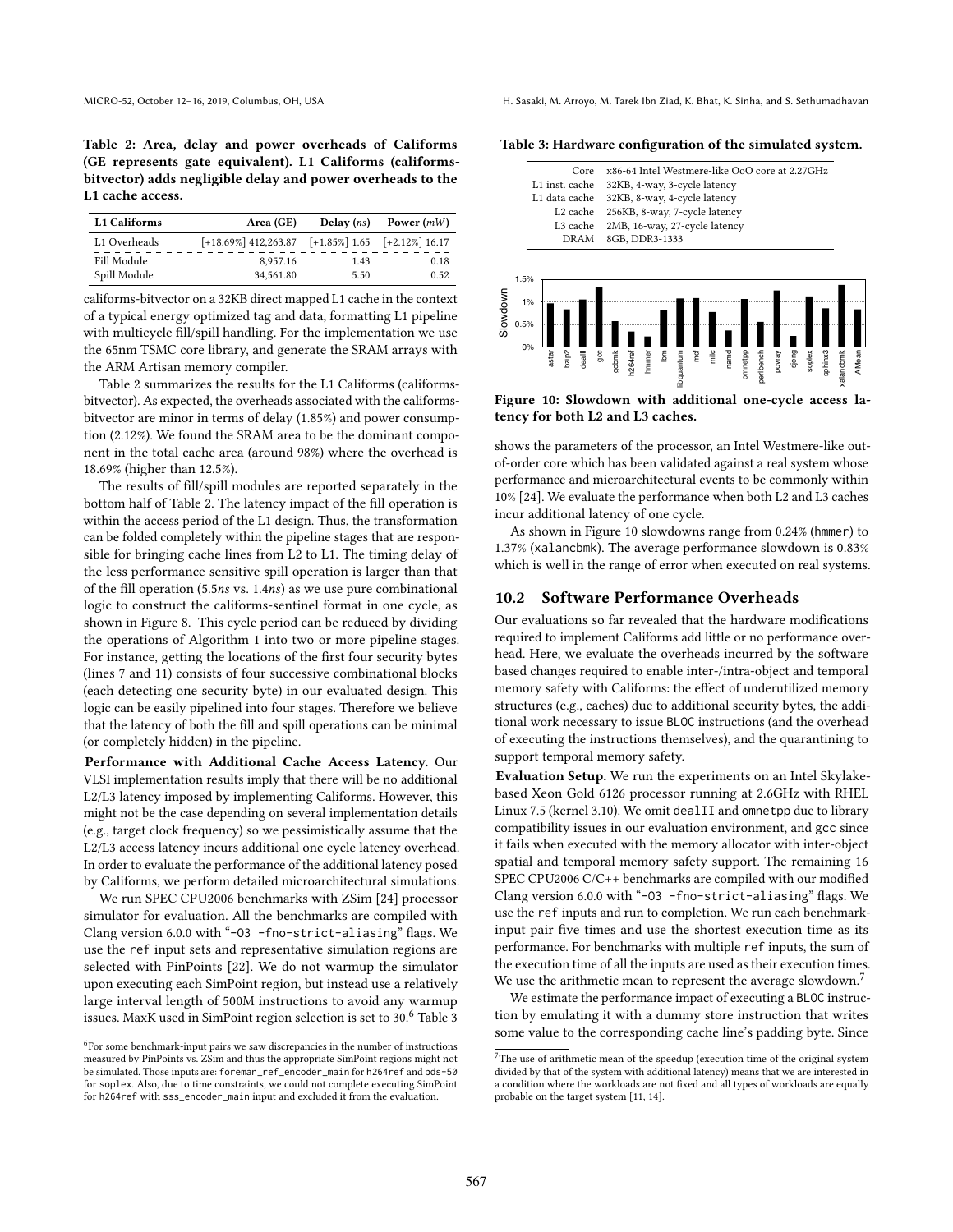

Figure 11: Slowdown of the opportunistic policy, and full insertion policy with random sized security bytes (with and without **BLOC** instructions). The average slowdowns of opportunistic and full insertion policies are 6.2% and 14.2%, respectively.



Figure 12: Slowdown of the intelligent insert policy with random sized security bytes (with and without **BLOC** instructions). The average slowdown is 2.0%.

a single BLOC instruction is able to caliform the entire cache line, issuing one dummy store instruction per to-be-califormed cache line suffices. In order to issue the dummy stores, we implement a LLVM pass to instrument the code to hook into memory allocations and deallocations. We then retrieve the type information to locate the padding bytes, calculate the number of dummy stores and the address they access, and finally emit them. Therefore, all the software overheads we need to pay to enable Califorms are accounted for in our evaluation.

For the random sized security bytes, we evaluate three variants: we fix the minimum size to one byte while varying the maximum size to three, five and seven bytes (i.e., on average the amount of security bytes inserted are two, three and four bytes, respectively). In addition, in order to account for the randomness introduced by the compiler, we generate three different versions of binaries for the same setup (e.g., three versions of astar with random sized paddings of minimum one byte and maximum three bytes). The error bars in the figure represent the minimum and the maximum execution times among 15 executions (three binaries  $\times$  five runs) and the average of the execution times is represented as the bar.

Performance of the Opportunistic and Full Insertion Policies with **BLOC** Instructions. Figure 11 presents the slowdown incurred by three set of strategies: full insertion policy (with random sized security bytes) without BLOC instructions, the opportunistic policy with BLOC instructions, and the full insertion policy with BLOC instructions. Since the first strategy does not execute BLOC instructions it does not offer any security coverage, but is shown as a reference to showcase the performance breakdown of the third strategy (cache underutilization vs. executing BLOC instructions).

First, we focus on the three variants of the first strategy, which are shown in the three left most bars. We can see that different sizes of (random sized) security bytes does not make a large difference in terms of performance. The average slowdown of the three variants

are 5.5%, 5.6% and 6.5%, respectively. This can be backed up by our results shown in Figure 4, where the average slowdowns of additional padding of two, three and four bytes ranges from 5.4% to 6.2%. Therefore in order to achieve higher security coverage without losing performance, using a random sized bytes of, minimum of one byte and maximum of seven bytes, is promising. When we focus on individual benchmarks, we can see that a few benchmarks including h264ref, mcf, milc and omnetpp incur noticeable slowdowns (ranging from 15.4% to 24.3%).

Next, we examine the opportunistic policy with BLOC instructions, which is shown in the middle (fourth) bar. Since this strategy does not add any additional security bytes, the overheads are purely due to the work required to setup and execute BLOC instructions. The average slowdown of this policy is 7.9%. There are benchmarks which encounter a slowdown of more than 10%, namely gobmk, h264ref and perlbench. The overheads are due to frequent allocations and deallocations made during program execution, where we have to calculate and execute BLOC instructions upon every event (since every compound data type requires security bytes management). For instance perlbench is notorious for being malloc-intensive, and reported as such elsewhere [25].

Lastly the third policy, the full insertion policy with BLOC instructions, offers the highest security coverage in Califorms based system with the highest average slowdown of 14.0% (with the random sized security bytes of maximum seven bytes). Nearly half (seven out of 16) the benchmarks encounter a slowdown of more than 10%, which might not be suitable for performance-critical environments, and thus the user might want to consider the use of the following intelligent insertion policy.

Performance of the Intelligent Insertion Policy with **BLOC** Instructions. Figure 12 shows the slowdowns of the intelligent insertion policy with random sized security bytes (with and without BLOC instructions, in the same spirit as Figure 11). First we focus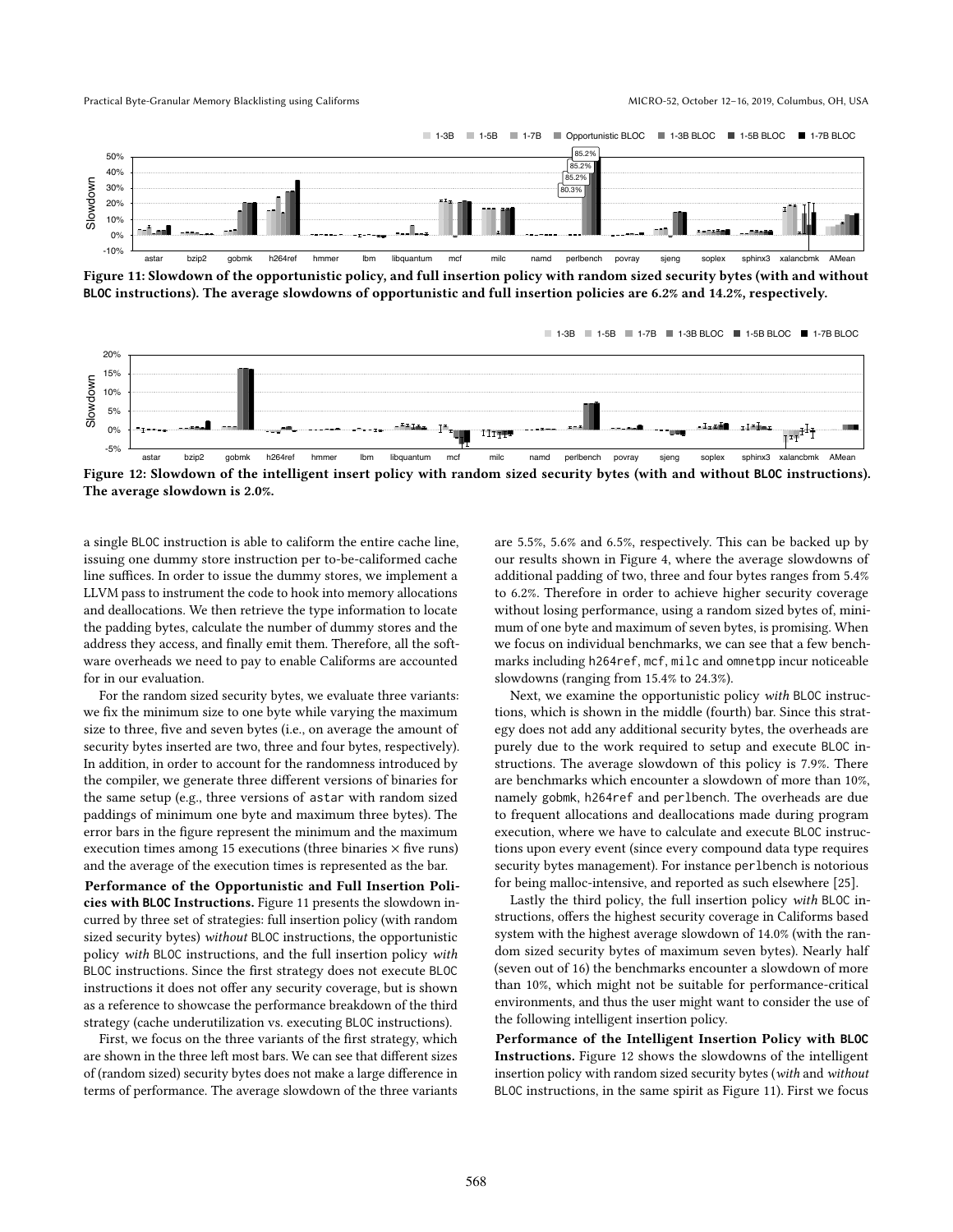Table 4: Security comparison against prior hardware techniques. <sup>∗</sup>Achieved with bounds narrowing. †Although the hardware supports bounds narrowing, CHERI foregoes it since doing so compromises capability logic [7]. ‡Execution compatible, but protection dropped when external modules modify pointer. §Limited to 13 tags. ¶Allocator should randomize allocation predictability.

| Proposal                | Protection<br>Granularity | Intra-<br>Object   | <b>Binary</b><br>Composability | Temporal<br>Safety |
|-------------------------|---------------------------|--------------------|--------------------------------|--------------------|
| Hardbound [8]           | Byte                      | ╱                  |                                |                    |
| Watchdog [18]           | Byte                      | ✓∗                 |                                |                    |
| WatchdogLite [19]       | Byte                      | ╱                  |                                |                    |
| Intel MPX [20]          | Byte                      |                    | χŦ                             |                    |
| <b>BOGO</b> [33]        | Byte                      | $\boldsymbol{J}^*$ | χ‡                             |                    |
| PUMP <sup>[9]</sup>     | Word                      |                    |                                |                    |
| CHERI <sup>[32]</sup>   | Byte                      | x٦                 |                                |                    |
| CHERI concentrate [31]  | Byte                      | X١                 |                                |                    |
| SPARC ADI [21]          | Cache line                |                    |                                |                    |
| SafeMem <sup>[23]</sup> | Cache line                |                    |                                |                    |
| <b>REST</b> [28]        | $8 - 64B$                 | х                  |                                |                    |
| <b>Califorms</b>        | Byte                      |                    |                                |                    |

on the strategy without executing BLOC instructions (the three bars on the left). The performance trend is similar such that the three variants with different random sizes have little performance difference, where the average slowdown is 0.2% with the random sized security bytes of maximum seven bytes. We can see that none of the programs incurs a slowdown of greater than 5%. Finally with BLOC instructions (three bars on the right), gobmk and perlbench have slowdowns of greater than 5% (16.1% for gobmk and 7.2% for perlbench). The average slowdown is 1.5%, where considering its security coverage and performance overheads the intelligent policy might be the most practical option for many environments.

#### 11 COMPARISON WITH PRIOR WORK

Tables 4, 5, and 6 summarize the security, performance, and implementation characteristics of the hardware based memory safety techniques discussed in Section 2, respectively. Califorms has the advantage of requiring simpler hardware modifications and being faster than disjoint metadata based whitelisting systems. The hardware savings mainly stem from the fact that our metadata resides with program data; it does not require explicit propagation while additionally obviating all lookup logic. This significantly reduces our design's implementation costs. Califorms also has lower performance and energy overheads since it neither requires multiple memory accesses, nor does it incur any significant checking costs. However, Califorms can be bypassed if accesses to security bytes can be avoided. This safety-vs.-complexity tradeoff is critical to deployability and we argue that our design point is more practical. This is because designers have to contend with integrating these features to already complicated processor designs, without introducing additional bugs while also keeping the functionality of legacy software intact. This is a hard balance to strike [20].

On the other hand, ideal cojoined metadata mechanisms would have comparable slowdowns and similar compiler requirements. However, practical implementations like ADI exhibits some crucial differences from the ideal.

- It is limited to 64-bit architectures, which excludes a large portion of embedded and IoT processors that operate on 32-bit or narrower platforms.
- It has finite number of colors since available tag bits are limited— ADI supports 13 colors with 4 tag bits. This is important because reusing colors proportionally reduces the safety guarantees of these systems in the event of a collision.
- It operates at the coarse granularity of cache line width, and hence, is not practically applicable for intra-object safety.

On the contrary, Califorms is agnostic of architecture width and is better suited for deployment over a more diverse device environment. In terms of safety, collision is not an issue for our design. Hence, unlike cojoined metadata systems, our security does not scale inversely with the number of allocations in the program. Finally, our fine-grained protection makes us suitable for intra-object memory safety which is a non-trivial threat in modern security [16].

# 12 CONCLUSION

Califorms is a hardware primitive which allows blacklisting a memory location at byte granularity with low area and performance overhead. A key observation behind Califorms is that a blacklisted region need not store its metadata separately but can rather store them within itself; we utilize byte-granular existing or added space between object elements to blacklist a region. This in-place compact data structure avoids additional operations for fetching the metadata making it very performant in comparison. Further, by changing how data is stored within a cache line we reduce the hardware area overheads substantially. Subsequently, if the processor accesses a blacklisted byte or a security byte, due to programming errors or malicious attempts, it reports a privileged exception.

To provide memory safety, we use Califorms to insert security bytes between and within data structures (e.g., between fields of a struct) upon memory allocation and clear them on deallocation. Notably, by doing so, Califorms can even detect intra-object overflows in a practical manner, thus addressing one of the prominent open problems in area of memory safety and security.

#### ACKNOWLEDGMENTS

This work was partially supported by ONR N00014–16–1–2263, ONR N00014–17–1–2788, ONR N00014–15–1–2173, DARPA HR0011–18–C–0017, and a gift from Bloomberg. The authors thank Prof. Mingoo Seok for access to SRAM timing measurement tools. Any opinions, findings, conclusions and recommendations expressed in this material are those of the authors and do not necessarily reflect the views of the US government or commercial entities. Simha Sethumadhavan has a significant financial interest in Chip Scan Inc.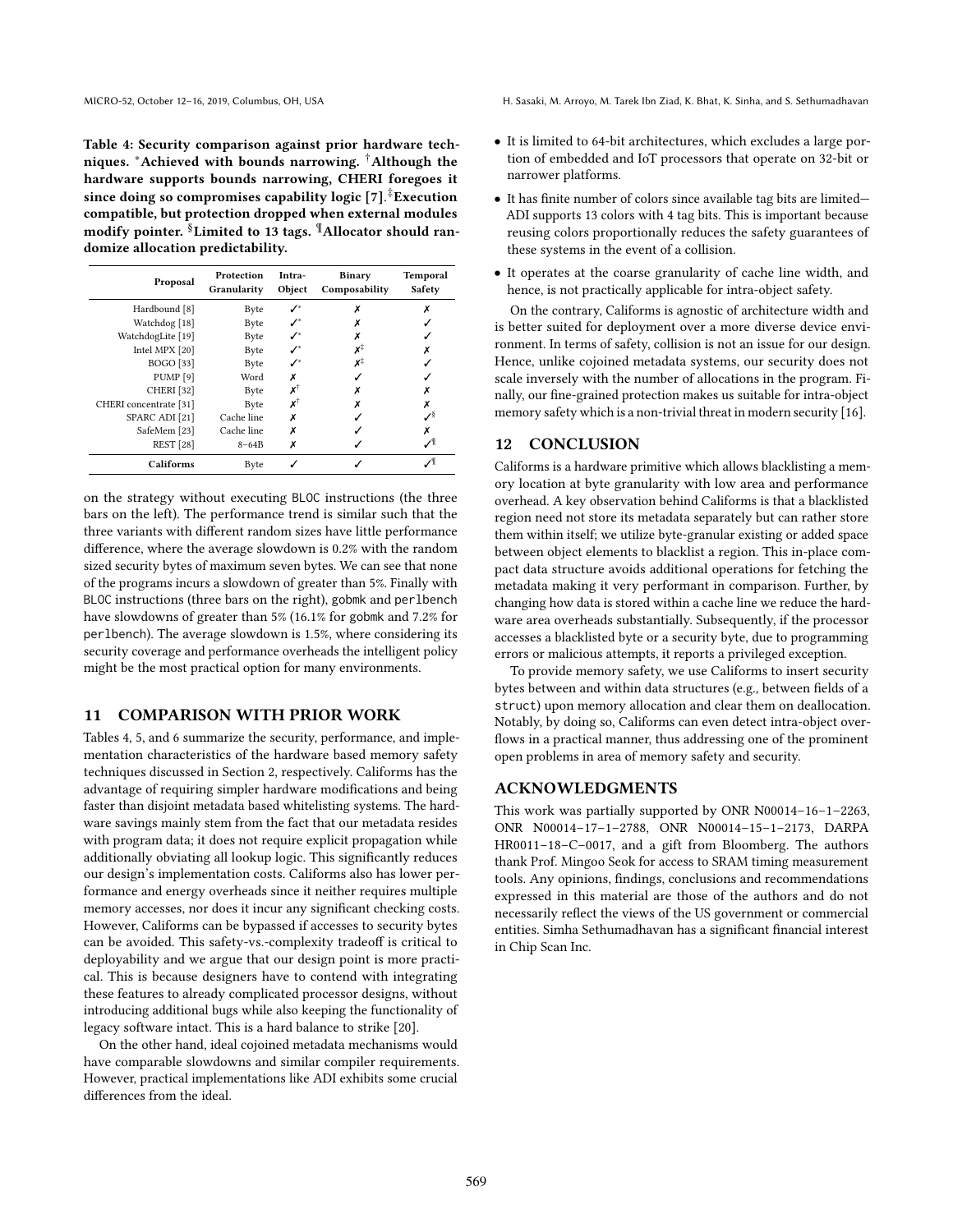| Proposal                | Metadata                          | Memory                                                      | Performance                                          | Main                                                                       |
|-------------------------|-----------------------------------|-------------------------------------------------------------|------------------------------------------------------|----------------------------------------------------------------------------|
|                         | Overhead                          | Overhead                                                    | Overhead                                             | Operations                                                                 |
| Hardbound [8]           | 0-2 words per ptr,<br>4b per word | $\frac{\infty}{\infty}$ # of ptrs and prog memory footprint | $\frac{\infty}{\infty}$ # of ptr derefs              | 1-2 mem ref for bounds (may be cached),<br>check $\mu$ ops.                |
| Watchdog [18]           | 4 words per ptr                   | $\alpha$ # of ptrs and allocations                          | $\frac{\infty}{\infty}$ # of ptr derefs              | 1-3 mem ref for bounds (may be cached),<br>check $\mu$ ops.                |
| WatchdogLite [19]       | 4 words per ptr                   | $\alpha$ # of ptrs and allocations                          | $\frac{\infty}{\infty}$ # of ptr ops                 | 1-3 mem ref for bounds (may be cached),<br>check & propagate insns.        |
| Intel MPX [20]          | 2 words per ptr                   | $\alpha$ # of ptrs                                          | $\frac{\infty}{\infty}$ # of ptr derefs              | 2+ mem ref for bounds (may be cached),<br>check & propagate insns.         |
| <b>BOGO</b> [33]        | 2 words per ptr                   | $\alpha$ # of ptrs                                          | $\alpha \neq 0$ of ptr derefs                        | MPX ops + ptr miss exception handling,<br>page permission mods.            |
| PUMP <sup>[9]</sup>     | 64b per cache line                | $\alpha$ Prog memory footprint                              | $\frac{\infty}{\infty}$ # of ptr ops                 | 1 mem ref for tags, may be cached,<br>fetch and chk rules; propagate tags. |
| CHERI <sup>[32]</sup>   | 256b per ptr                      | $\alpha$ # of ptrs and physical mem                         | $\frac{\infty}{\infty}$ # of ptr ops                 | 1+ mem ref for capability (may be cached),<br>capability management insns. |
| CHERI concentrate [31]  | Ptr size is 2x                    | $\alpha$ # of ptrs                                          | $\frac{\alpha}{\alpha}$ # of ptr ops                 | Wide ptr load (may be cached),<br>capability management insns.             |
| SPARC ADI [21]          | 4b per cache line                 | $\propto$ Prog memory footprint                             | $\underset{\sim}{\propto}$ # of tag (un)set ops      | (Un)set tag.                                                               |
| SafeMem <sup>[23]</sup> | 2x blacklisted memory             | $\propto$ Blacklisted memory                                | $\int_{\infty}^{\infty}$ # of ECC (un)set ops        | Syscall to scramble ECC, copy data content.                                |
| <b>REST</b> [28]        | 8-64B token                       | $\propto$ Blacklisted memory                                | $\underset{\sim}{\propto}$ # of arm/disarm ins<br>ns | Execute arm/disarm insns.                                                  |
| Califorms               | Byte granular security byte       | $\frac{\infty}{\infty}$ Blacklisted memory                  | $\frac{\infty}{\infty}$ # of BLOC insns.             | Execute BLOC insns.                                                        |

| Table 5: Performance comparison against previous hardware techniques. |  |
|-----------------------------------------------------------------------|--|

# Table 6: Implementation complexity comparison against previous hardware techniques.

| Proposal                | Core                                                                                               | Caches/TLB                            | Memory                   | Software                                                                                  |
|-------------------------|----------------------------------------------------------------------------------------------------|---------------------------------------|--------------------------|-------------------------------------------------------------------------------------------|
| Hardbound [8]           | $\mu$ op injection & logic for ptr meta,<br>extend reg file and data path to<br>propagate ptr meta | Tag cache and its TLB                 | N/A                      | Compiler & allocator annotates ptr meta                                                   |
| Watchdog [18]           | $\mu$ op injection & logic for ptr meta,<br>extend reg file and data path to<br>propagate ptr meta | Ptr lock cache                        | N/A                      | Compiler & allocator annotates ptr meta                                                   |
| WatchdogLite [19]       | N/A                                                                                                | N/A                                   | N/A                      | Compiler & allocator annotates ptrs,<br>compiler inserts meta propagation and check insns |
| Intel MPX [20]          | Unknown (closed platform [27], design likely similar to Hardbound)                                 |                                       |                          | Compiler & allocator annotates ptrs,<br>compiler inserts meta propagation and check insns |
| <b>BOGO</b> [33]        | Unknown (closed platform [27], design likely similar to Hardbound)                                 |                                       |                          | MPX mods + kernel mods for bounds page<br>right management                                |
| PUMP <sup>[9]</sup>     | Extend all data units by tag width,<br>modify pipeline stages for tag checks,<br>new miss handler  | Rule cache                            | N/A                      | Compiler & allocator (un)sets memory, tag ptrs                                            |
| <b>CHERI</b> [32]       | Capability reg file, coprocessor<br>integrated with pipeline                                       | Capability caches                     | N/A                      | Compiler & allocator annotates ptrs,<br>compiler inserts meta propagation and check insns |
| CHERI concentrate [31]  | Modify pipeline to integrate ptr checks                                                            | N/A                                   | N/A                      | Compiler & allocator annotates ptrs,<br>compiler inserts meta propagation and check insns |
| SPARC ADI [21]          |                                                                                                    | Unknown (closed platform)             |                          | Compiler & allocator (un)sets memory, tag ptrs                                            |
| SafeMem <sup>[23]</sup> | N/A                                                                                                | N/A                                   | Repurposes ECC bits      | Original data copied to distinguish from hardware faults                                  |
| <b>REST</b> [28]        | N/A                                                                                                | 1-8b per L1D line,<br>1 comparator    | N/A                      | Compiler & allocator (un)sets tags,<br>allocator randomizes allocation order/placement    |
| Califorms               | N/A                                                                                                | 8b per L1D line,<br>1b per L2/L3 line | Use unused/spare ECC bit | Compiler & allocator mods to (un)set tags,<br>compiler inserts intra-object spacing       |